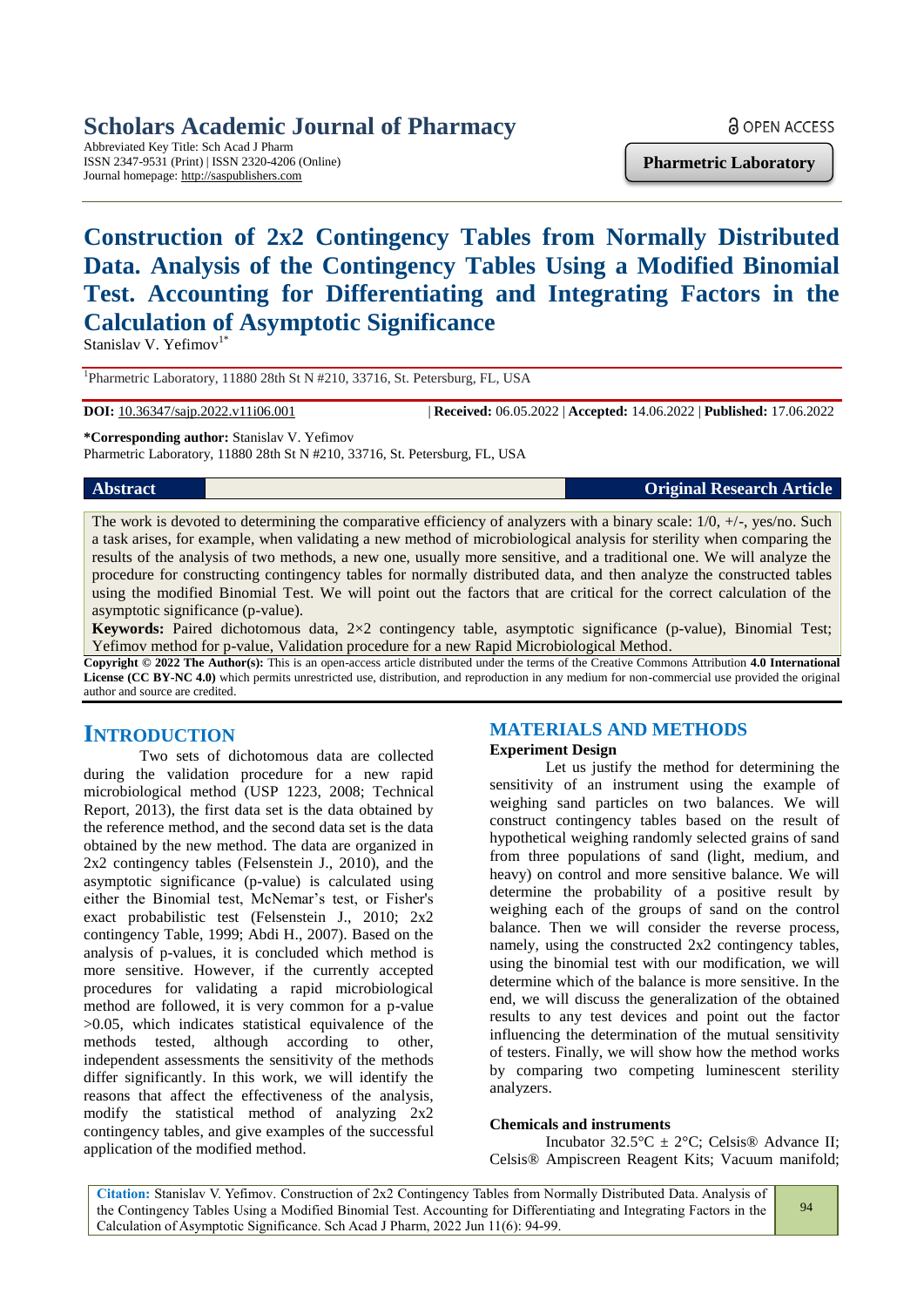Biological Safety Cabinet; Eppendorf BioPur pipette tips; PALL micro funnels – GN6 membrane 0.45 microns; Refrigerator; Freezer; Eppendorf Centrifuge 5415D; Eppendorf Centrifuge Tubes 1.5 mL; Bio balls (Biomerieux); Fluid Thioglycollate Medium (FTM); Tryptic Soy Broth (TSB); PC HP Windows10, Free software "LibreOffice" version 6.0.0.3.

#### **RESULTS AND DISCUSSION**

Let's say we have three grades of sand (A, B, C). Suppose the grains of sand in each of the varieties have a normal distribution by weight  $(N (0.5.1), N(2.1))$ ,  $N(4,1)$ ) (Figure 1). Let's say we have two balances: more sensitive (2) and less sensitive, control (1). The balance shows a positive result  $(+ or 1)$  if the weight exceeds its Limit of Detection (LOD), otherwise, the result is (0). The balance has two values 0 and 1. Let's say we weigh randomly chosen grains of sand from three populations  $(A, B, and C)$  on control  $(1)$ , and then on a tested (2) balance. The results of the hypothetical weighing of the grains of sand are recorded in the 2x2 Contingency Table 1. **Fig-1: Probability density functions of the three** 



**populations of sand (A, B, C).**

|  | <b>Table-1: 2x2 Contingency Table</b> |  |
|--|---------------------------------------|--|
|--|---------------------------------------|--|

|                 | Balance $1 (+)$ | Balance $1$ (-) |             |
|-----------------|-----------------|-----------------|-------------|
| Balance $2 (+)$ |                 |                 | $a+b$       |
| Balance $2$ (-) | C               |                 | $c+d$       |
|                 | $a + c$         | $b+d$           | $N=a+b+c+d$ |

Let's prepare the data for filling in the 2x2 Contingency table. For the beginning, let us calculate the probabilities that the control balance -1, and balance -2 react to weight (+), and do not react to weight (-) when weighing a randomly selected grain of sand of a certain population N( $\mu$ ,  $\sigma^2$ ). Formulas are written in Microsoft

#### **Excel notation**

- (1)  $p2 == 1-NORMDIST(LOD2, \mu, \sigma, 1)$
- (2)  $p2 = NORMDIST(LOD2, \mu, \sigma, 1)$  -NORMDIST $(0, \mu, \sigma, 1)$
- (3)  $p1 == 1-NORMDIST(LOD1, \mu, \sigma, 1)$
- (4)  $p1 = NORMALINGT(LOD1, \mu, \sigma, 1)$  -NORMDIST $(0, \mu, \sigma, 1)$

Note that this model is suitable for scales under normal laboratory conditions, that is, the weight of the particles is not negative. If the balance is in a vacuum, then we can weigh particles whose density is

less than the density of air, and the weight scale becomes unlimited  $(-\infty, +\infty)$ .

Let's fill in Table 1, but instead of numbers, let's start with their probabilities. Let's call this table a 2x2 Probability Table. So, for example, in the cell for value "a" we put the probability that the control balance -1 and the balance -2 show a positive result when weighing a grain of sand, that is, it reacts to weight. We will use the equations (\*):

(\*) 
$$
a=p2+p1+
$$
;  $b=p2+p1-$ ;  $c=p2-p1+$ ;  $d=p2-p1-$ 

Let's consider the fact that the probability (P) that the control balance responds to the weight of a grain of sand from different populations (A, B, and C) is not the same. Let's estimate this probability as:

(3a) P=p1+=1-NORMDIST (LOD1,  $\mu$ ,  $\sigma$ , 1). Having done the necessary calculations, we get Table 2.

| $\mathbf{A}$ | A         | В          | B       | C          | C           |
|--------------|-----------|------------|---------|------------|-------------|
| 0.0334       | 0.3123276 | 0.4666     | 0.44537 | 0.97702    | 0.02271     |
| 0.01279      | 0.119598  | 0.02203    | 0.02103 | 0.0002     | $4.6E - 06$ |
| $P=$         | 0.0668072 | $P=$       | 0.5     | $P=$       | 0.97725     |
| $p2+$ =      | 0.5       | $p2+$ =    | 0.93319 | $p2+$      | 0.99977     |
| $p2 - 1 =$   | 0.1914625 | $p2 - 1 =$ | 0.04406 | $p2 - 1 =$ | 0.0002      |
| $p1+=$       | 0.0668072 | $p1+=$     | 0.5     | $p1+=$     | 0.97725     |
| $p1-$        | 0.6246553 | $p1-$      | 0.47725 | $p1 -$     | 0.02272     |

**Table-2: Example of 2x2 probability tables. LOD1=2, LOD2=0.5**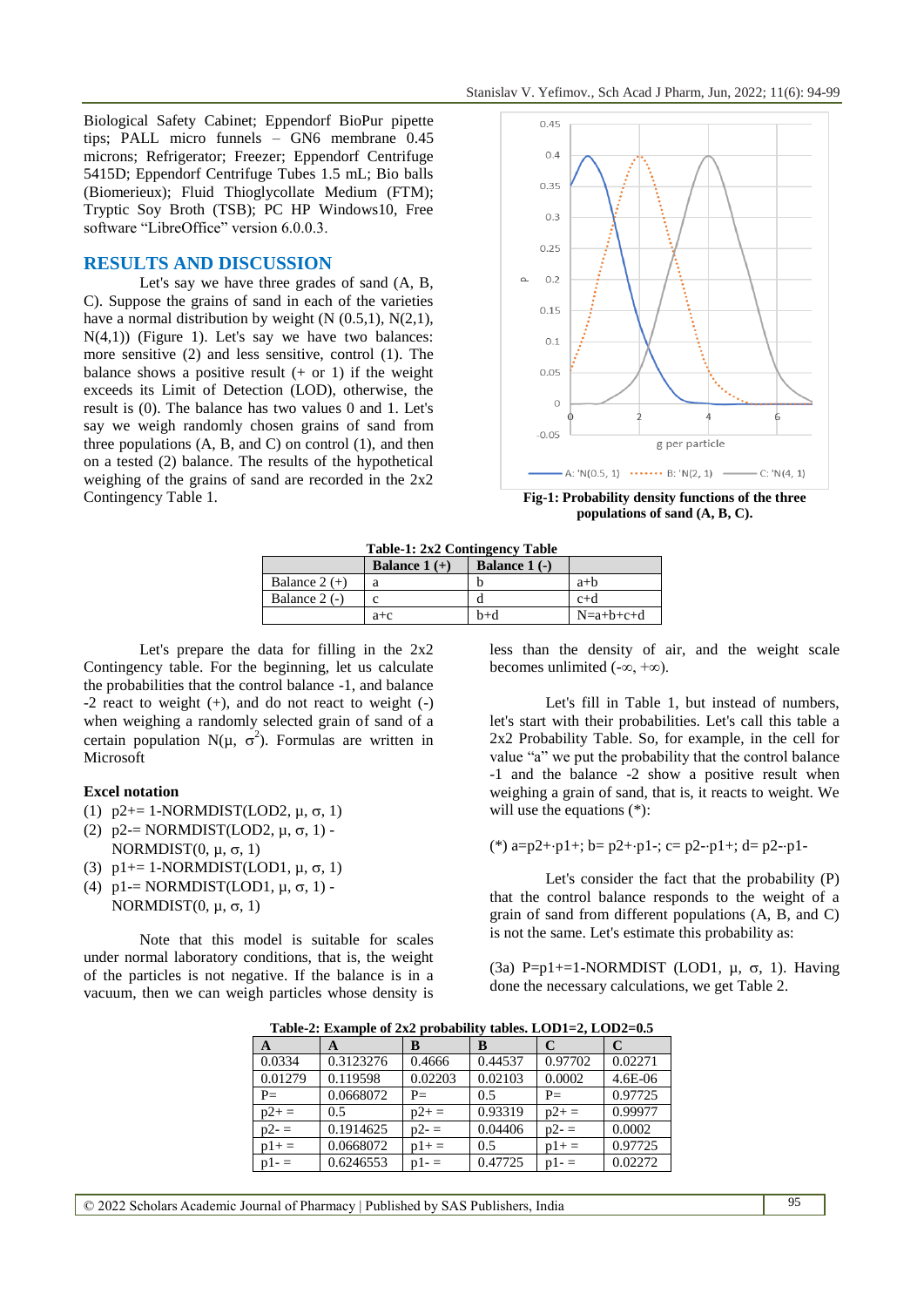Note that the sum of all cells of the 2x2 probability table is not equal to one. For population C, it is close to 1 (0.99994). This inequality is a consequence of the fact that the weight scale is bounded on the left. If the scale is not limited, the sum is 1, and obviously, the system has 3 degrees of freedom.

Now we are ready to calculate contingency tables (Table 3.) using the Probability Tables, for this, we multiply each cell of the Probability Table by a constant factor Q and the result is rounded up to an integer value. Thus, each contingency table (CT) we have built has 4 parameters:  $CT(N(\mu, \sigma^2), \text{LOD1},$ LOD2, Q).

**Table-3: Example of 2x2 Contingency tables, derived from Table 2. Q=30, LOD1=2, LOD2=0.5. Probability (P) was calculated by the formula (3a).**

| A |        | b                    | B   |     |       |
|---|--------|----------------------|-----|-----|-------|
|   |        | $\overline{\Lambda}$ |     | າດ  |       |
|   |        |                      |     |     |       |
|   | 0.6681 | Ξ                    | 0.5 | -′= | 97725 |

#### **Evaluation of the sensitivity of a tester according to the Contingency table**. **Yefimov method for p-value**

Now let's go in the opposite direction using a set of contingency tables for various LOD2. We will analyze the resulting tables using the Binomial test with our modification. The analysis will allow us to determine which of the balances is more sensitive. The modification, as we will show below, is very significant, it consists in using a probability (P) close to the real one, that is, to the one that we calculated using formula (3a). But now we can estimate this probability only based on the Contingency tables. We will calculate this probability according to the formula (5): (5) P=(a+c)/N, if a+c $\neq$ 0, where N=a+b+c+d. If a + c = 0, then P, has a zero value, but this has no physical meaning, so we assign a small but non-zero value to P=0.1. Let's prove that the sensitivity of balances 1 and 2 is not the same using the Binomial test.

Binomial test (Felsenstein J., 2010; Abdi H., 2007). In statistics, the Binomial test is an exact test of the statistical significance of deviations from a theoretically expected distribution of observations into two categories. One common use of the binomial test is in the case where the null hypothesis is that two categories are equally likely to occur. A binomial test can be used, where b (Table 1) is compared to a binomial distribution (Figure 2.):  $pdf(b, n, P) = C^n_b P^b(1 (P)^{n-b}$  with size parameter  $n = b + c$ , integer variable b from 0 to n, and  $P = 0.5$ . Effectively, the exact binomial test evaluates the imbalance in the discordant *b* and *c*. In this case, the Null Hypothesis  $(\mathbf{H}_0)$  is  $P_b = P_c = 0.5$ . The goal is to calculate the p-value (or asymptotic significance) using a 2x2 contingency table and Binomial distribution. A p-value  $\leq$  0.05 indicates a statistically significant difference, and strong evidence

against the null hypothesis, so the null hypothesis should be rejected. The traditional advice has been to use the exact Binomial test when  $b + c < 25$ .

#### **The two-sided two-tailed p-value is calculated by the formula 6 in Excel notation:**

(6) p-value(b, n, P)=  $IF(n=0,1,IF(b=0,BINOMDIST(b,n,P,1),MIN(BIN))$ OMDIST(b,n,P,1),1-BINOMDIST(b-1,n,P,1))))

In the present work, we use the right-tailed pvalue (formula 7), because we assume that the second tester is more sensitive, and  $b \ge c$  in the 2x2 contingency table:

(7) p-value (b, n, P)= 1-BINOMDIST(b-1,n,P,1)

We set right-tailed p-value  $=1$  if n=0, and right-tailed pvalue  $= 1$  if  $b=0$  to escape error marks.



value. pdf=BINOMDIST(b,n,p,0) where n=11, p=0.5.

#### **Modification of the Exact Binomial test**

For an adequate assessment of testers, it is necessary to refuse to fix the probability  $(P=0.5)$ . As we saw in the three types of sand example, this probability can vary. In this case, we consider the Null Hypothesis **(Ho)** is written as **Pb=Pc=P** against the one-sided alternative hypothesis **(H1) Pb>Pc**. The value of **P** in each case is different; it depends on the tested population and can be estimated from the data of the contingency table, by formula (5). Recall that the probability P is the probability that the control tester (1) will respond to testing a randomly selected object from a given population.

The dependence of the one-sided right-tail pvalue from b at fixed b+c value, built for the light population of sand N  $(0.5,1)$ , and for the population of sand N(2, 1) is presented in Figure 3. The corresponding 2x2 contingency tables are presented in Table 3.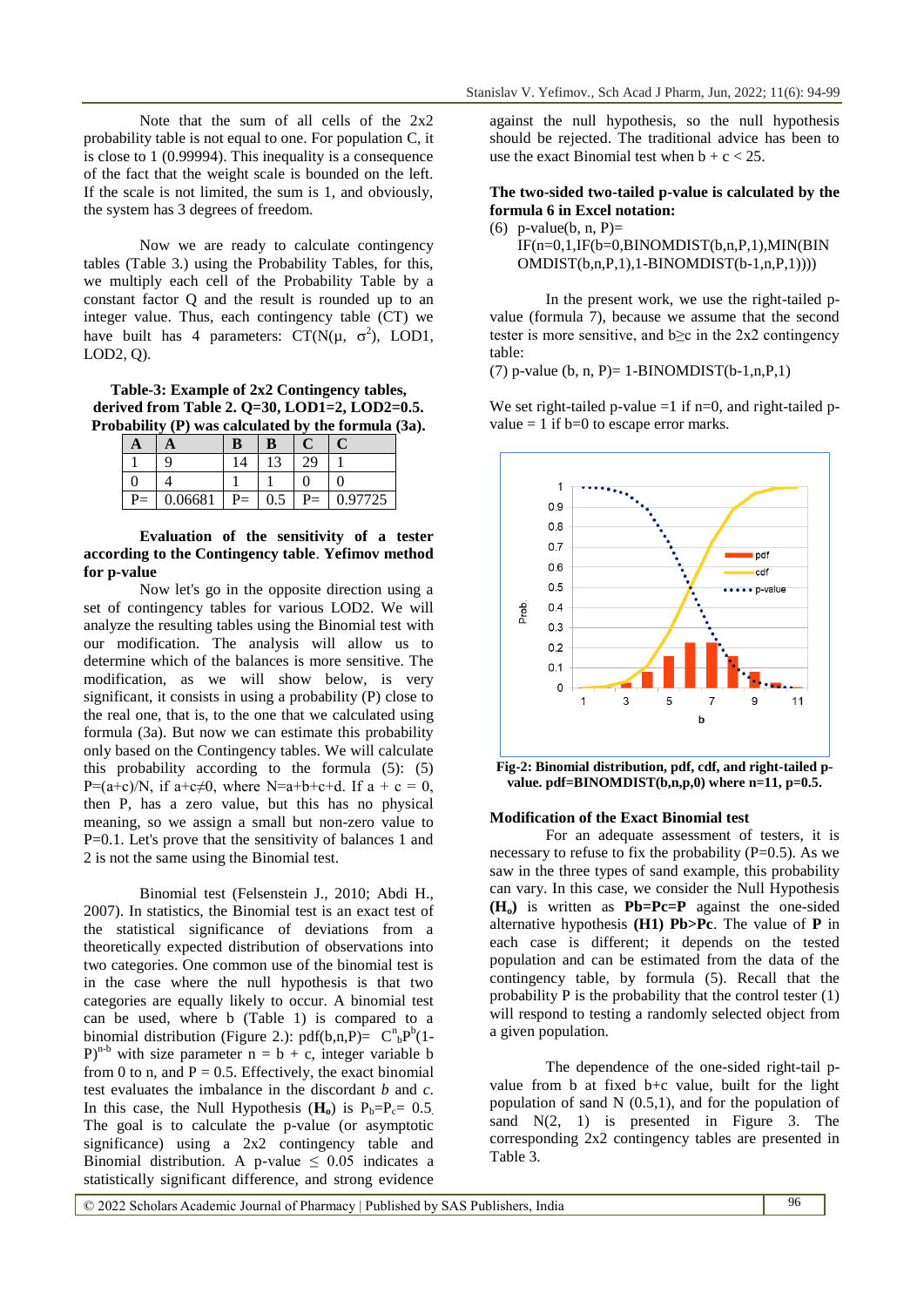

Fig-3 A, B: The right-tailed p-value. Blue line:  $b+c=9$ ,  $P=(a+c)/N=0.071$ ; Orange dotted line:  $b+c=14$ ,  $P=0.5$ . The red dushed **line is the significance level of 95%.**

As can be seen from Figure 3A, if we use the probability  $(P=(a+c)/N)$  corresponding to a given population (A) rather than a fixed value  $(P=0.5)$ , then the advantage of the more sensitive instrument is statistically confirmed even with a relatively small difference in sensitivities (2/1.8).

The result of calculating one-sided right-tailed asymptotic significance for five LODs of the 2nd tester (2, 1.8, 1.5, 1.0, and 0.5) for three populations of sand light (A), medium (B), heavy(C), and  $5x3=15$ contingency tables are presented in Table 4. p-values calculated by the Yefimov method are the bold numbers in rows 2, 5, 8, 11, and 14. The numbers marked by  $(*)$ are the p-values calculated by the Binomial test. The elements of contingency tablets b and n=b+c for A, B, and C are presented on the left side of Table 4.

For light sand (A), in all cases, when the given sensitivity of balance -2 exceeds the sensitivity of the balance -1 (LOD2<LOD1), the p-value calculated by the Yefimov method is less than the significance level, which indicates against the Null hypothesis and favor to Alternative hypothesis N1. In other words, the analysis confirms the different sensitivity of the scales. Moreover, it can be argued that balance -2 is more sensitive since in these cases b  $\geq$ c.

When testing balances using medium sand (B), the advantage of balance-2 is revealed only when the sensitivity ratio LOD1/LOD2=2/1 or more (Table 4).

The leveling effect occurs if we use the heavy sand (C) to test the balances. The test does not reveal the statistical difference between the scales.

| $LOD1=2$   | A | B  | $\mathbf C$    | A        | light   | B        | medium  | $\mathbf C$   | heavy     | $\mathbf 1$    |
|------------|---|----|----------------|----------|---------|----------|---------|---------------|-----------|----------------|
| $LOD2=2$   |   |    |                |          |         |          |         |               |           |                |
| $b=$       |   | 7  | 1              | 0.14     | $0.75*$ | 0.65     | $0.60*$ | 1.00          | $0.75*$   | $\mathbf{2}$   |
| $n=$       | 2 | 14 | $\overline{2}$ | $P=0.07$ | $P=0.5$ | $P=0.52$ | $P=0.5$ | $P=0.97$      | $P=0.5$   | 3              |
| $LOD1=2$   |   |    |                | A        | light   | B        | medium  | $\mathcal{C}$ | heavy     | 4              |
| $LOD2=1.8$ |   |    |                |          |         |          |         |               |           |                |
| $b=$       | 2 | 8  | 1              | 0.01     | $0.50*$ | 0.45     | $0.40*$ | 0.97          | $0.50*$   | 5              |
| $n=$       | 3 | 14 | 1              | $P=0.07$ | $P=0.5$ | $P=0.52$ | $P=0.5$ | $P=0.97$      | $P = 0.5$ | 6              |
| $LOD1=2$   |   |    |                | A        | light   | B        | medium  | C             | heavy     | $\overline{7}$ |
| $LOD2=1.5$ |   |    |                |          |         |          |         |               |           |                |
| $b=$       | 3 | 10 | 1              | 0.00     | $0.31*$ | 0.09     | $0.09*$ | 0.97          | $0.50*$   | 8              |
| $n=$       | 4 | 14 |                | $P=0.07$ | $P=0.5$ | $P=0.52$ | $P=0.5$ | $P=0.97$      | $P=0.5$   | 9              |
| $LOD1=2$   |   |    |                | A        | light   | B        | medium  | C             | heavy     | 10             |
| $LOD2=1$   |   |    |                |          |         |          |         |               |           |                |

**Table-4: The bold numbers are the p-values by the Yefimov method.**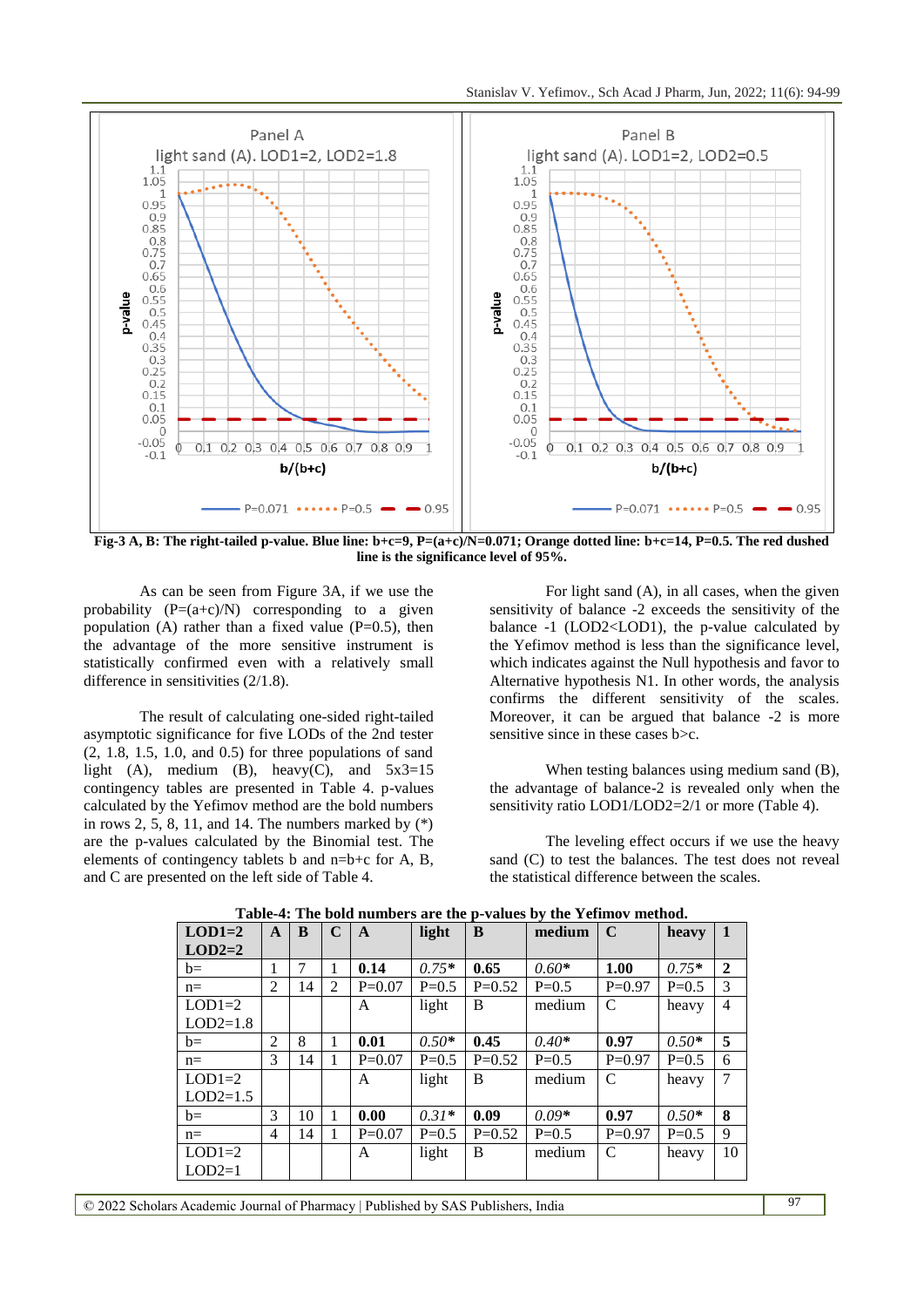| $b=$       | 6 | $12^{-}$ | 0.00     | $0.06*$ | 0.01     | $0.01*$ | 0.97     | $0.50*$ |    |
|------------|---|----------|----------|---------|----------|---------|----------|---------|----|
| $n=$       |   | 14       | $P=0.13$ | $P=0.5$ | $P=0.52$ | $P=0.5$ | $P=0.97$ | $P=0.5$ |    |
| $LOD1=2$   |   |          | A        | light   | B        | medium  |          | heavy   |    |
| $LOD2=0.5$ |   |          |          |         |          |         |          |         |    |
| $b=$       | 9 | 13       | 0.00     | $0.00*$ | 0.00     | $0.00*$ | 0.97     | $0.50*$ | 14 |
| $n=$       | Q | 14       | $P=0.07$ | $P=0.5$ | $P=0.52$ | $P=0.5$ | $P=0.97$ | $P=0.5$ |    |

The 2x2 contingency tables we have built have 3 independent parameters: b, c, and P. The value of d can be calculated by the formula:  $d= a(1-p) / p - (b +$ c) + c / p.

#### **Generalization of the obtained results to any testers with a binary scale**

We have no reason to believe that the Yefimov method for determining a more sensitive tester is suitable only for balances with a binary scale. On the contrary, our reasoning was quite general, and, consequently, this method is suitable for detecting more sensitive devices, regardless of the principle of detection. We will show this by comparing two luminometers when determining the biological contamination of solutions.

The equivalence of two test methods that detect microbiological contamination was evaluated by comparing the rate of positive and negative results obtained from identical samples. The methods were: the Rapid Adenylate Kinase-amplified ATP bioluminescence method (AK- method) which is used in the Celsis**®** instrument (The Celsis Advance II™ system, 2000), and ATP bioluminescent method without AK (ATP -method) which is used in Pallchek™ instrument (Pallchek™ Rapid Microbiology System, 2021).

For sample preparation, we used Bioballs (Biomerieux) microorganism standards (Bioball (Biomerieux), 2022). In the first case, Staphylococcus cells at concentrations of 10, 1, and 0.1 CFU in the Fluid Thioglycollate Medium were incubated for 4 days at 32.5°C. After incubation, the suspensions were tested by two competitive methods, the AK- method, and the ATP- method.

In the second case, aqueous cell suspensions of slowly growing bacteria - Propionibacterium acnes, concentrations of 1, 0.5, and 0.1 CFU were tested immediately after the preparation of the suspensions. The test results are presented in Table 5.

**Table-5: Two 2x2 contingency tables illustrate the leveling and differentiating effect of testing objects.**

| 4 days          | 0 days       |  |  |
|-----------------|--------------|--|--|
|                 |              |  |  |
|                 |              |  |  |
| $P = 0.5$       | $P = 0.1$    |  |  |
| $p$ -value=1.00 | p-value=0.00 |  |  |

The left 2x2 contingency table is an example of a leveling effect. Our previous work showed that the AK- method is about 1000 times more sensitive than the ATP- method, but the test result does not reveal it. Why? The reason is that the number of microorganisms in 4 days of incubation is increased by about 1,000,000 times (Yefimov S. 2022). The right 2x2 contingency table is an example of a differentiating effect. A small initial concentration of bacteria is still constant. Statistical analysis by the Yefimov method proved the advantage of the AK- method in comparison with the ATP- method.

### **CONCLUSION**

To analyze 2x2 contingency tables to identify statistically significant superiority, namely, greater sensitivity, of the binary tester we are interested in over the reference one, we have developed a new method, the Yefimov Method. The Yefimov method includes 2 main components.

The first component refers to the properties of the set of tested objects such as concentration, optical density, weight, noise level, electrical potential, and others. The average property value (M) for a random sample from the general population of tested objects should be less than the sensitivity limit (LOD1) of the reference tester and approximately equal to the expected sensitivity limit of the tester of interest (LOD2), LOD2≅M<LOD1. If M>LOD1, the tested object is diluted, separated, or noise, light filters, and electrical resistances are applied to reduce M.

The second component is to estimate the probability (P) of triggering the reference tester. This probability is approximately estimated by the formula  $P=(a+c)/N$  based on the data of the contingency table constructed for the M=M sample.

Statistically significant superiority of the tester we are interested in is confirmed if the p-value calculated by the Modified Binomial test is pvalue<0.05.

# **REFERENCES**

1. USP 1223 Validation of Alternative Microbiological. In United States Pharmacopeia, 31st Rev.; U.S. Pharmacopeial Convention. 2008; Rockville. MD. [https://www.drugfuture.com/pharmacopoeia/usp32/](https://www.drugfuture.com/pharmacopoeia/usp32/pub/data/v32270/usp32nf27s0_c1223.html) [pub/data/v32270/usp32nf27s0\\_c1223.html](https://www.drugfuture.com/pharmacopoeia/usp32/pub/data/v32270/usp32nf27s0_c1223.html)